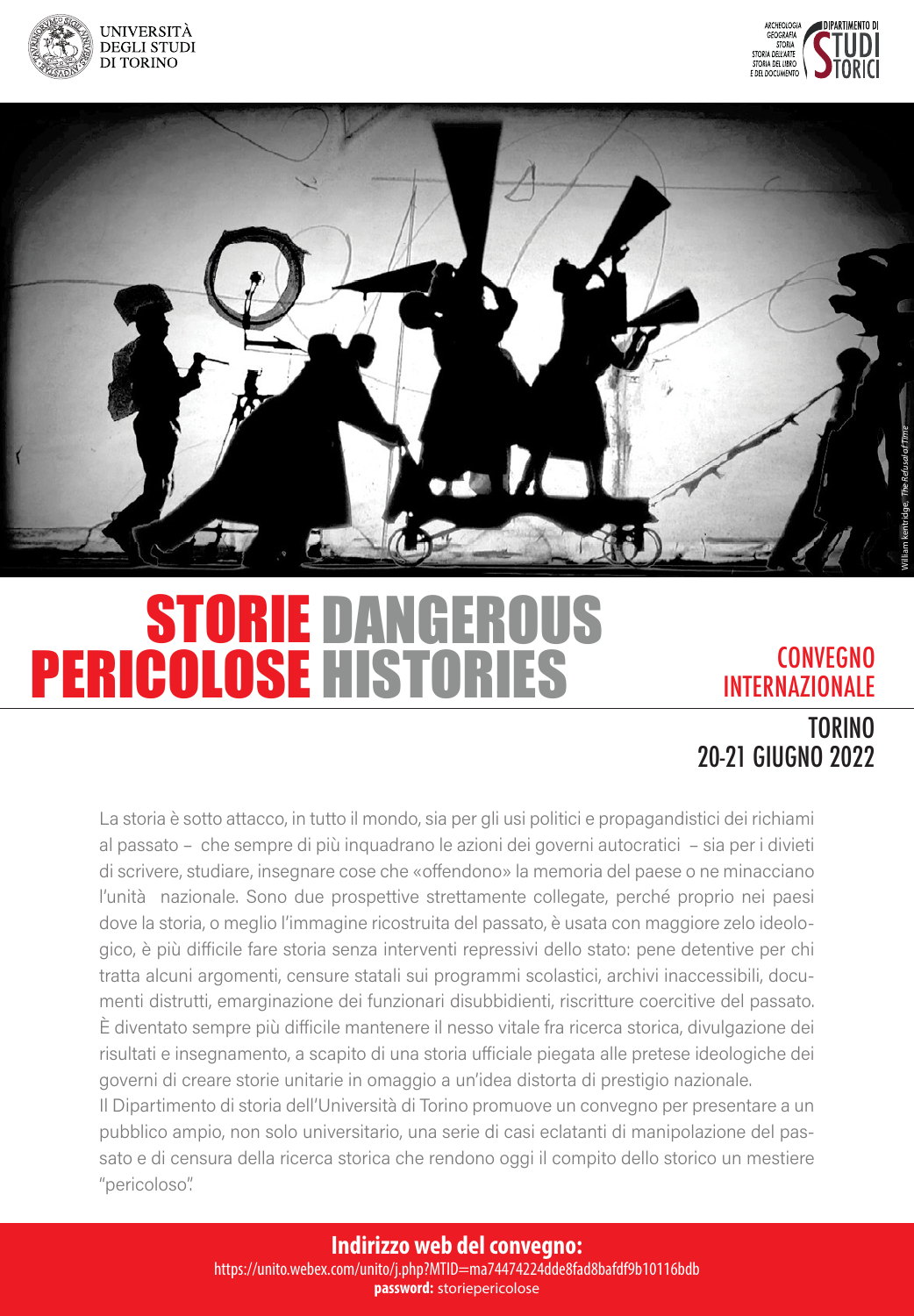## **LUNEDI, 20 GIUGNO** PALAZZO NUOVO - AULA 35 via Sant'Ottavio, 20

### ore 10

Gianluca Cuniberti - Massimo Vallerani (Università di Torino) Perché la storia diventa pericolosa: università ricerca e politica del passato

Antoon de Baets (University of Groningen, the Netherlands) Attacks on the Freedoms of Historical Research and Teaching in 2022

## **RI-SCRIVERE LA STORIA REWRITING HISTORY**

Silvano Montaldo (Università di Torino) - Chairman

Aditya Mukherjee (Centre for Historical Studies, Jawaharlal Nehru University, New Delhi) Misuse of History: Assault on Democracy in India

Jordi Canal (FHFSS- Paris) Nacionalismos e historia en la España del siglo XXI

Carmine Pinto (Università di Salerno) La Herencia de la Tribu. Repressione, invenzione e riscrittura della storia in un paese dell'America Latina. Repression, invention and rewriting of history in a Latin American country

Silvia Sonetti (Università di Salerno) Il lupo e l'agnello: Il Risorgimento tra mitologie e falsificazioni The Wolf and the Lamb: The Risorgimento between mythologies and falsifications

#### ore<sub>15</sub>

## **IL PASSATO NASCOSTO: COSE DA NON SAPERE** THE HIDDEN PAST: THINGS NOT TO KNOW

Alberto Masoero (Università di Torino) Chairman Why did Memorial become dangerous, and why now?

Alexander Makhov (Graduate School for Social Research at the Polish Academy of Sciences, Poland) Under the State Supervision: Ideological, Organizational and Legal Control over Academic History in Russia

**Andrea Gullotta** (University of Glasgow) History in Danger: Sandormokh as a Battleground of Russia's Memory War on the Gulag

Discussione / discussion